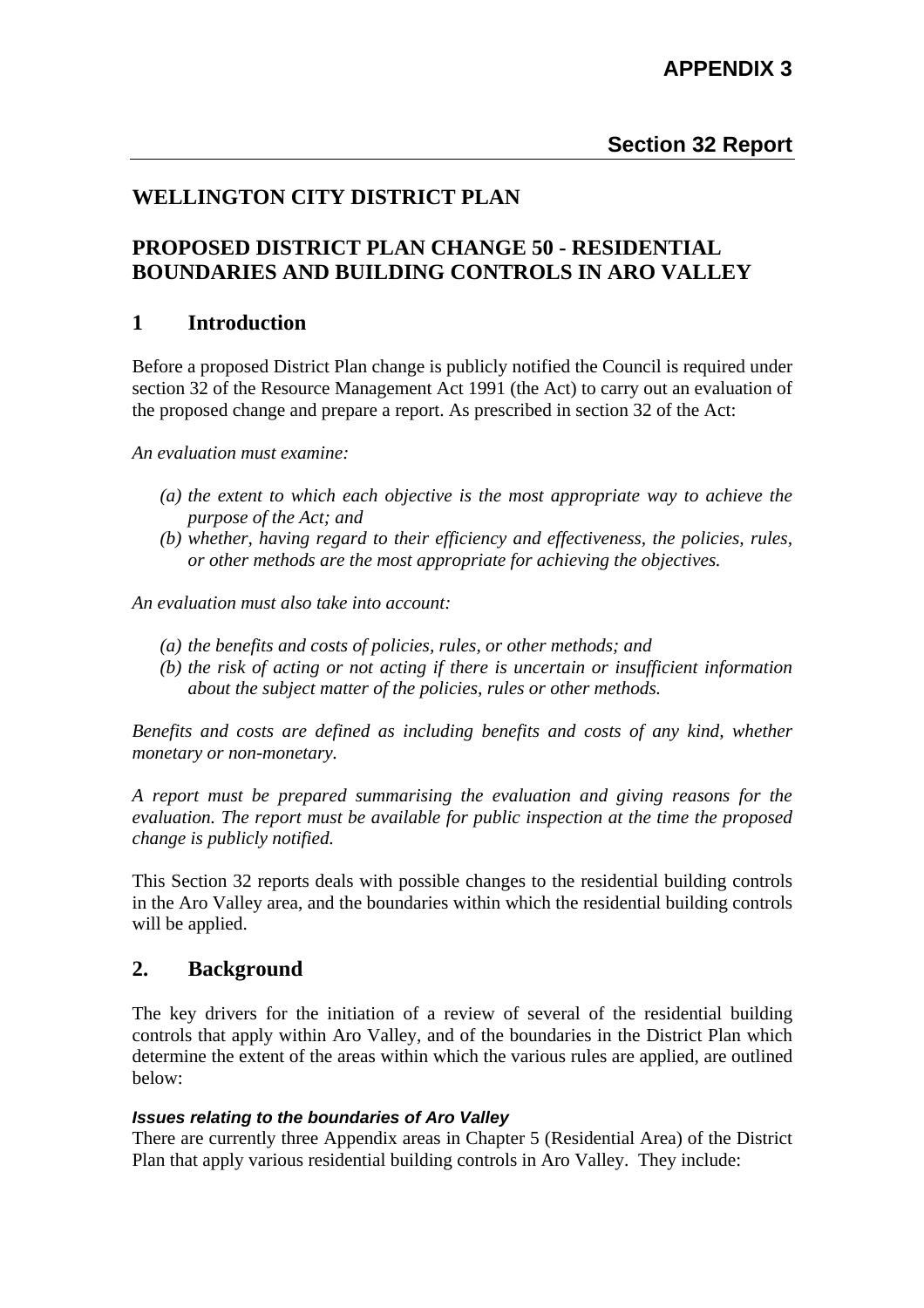**Appendix 8** – this appendix identifies areas within Aro Valley, and other Inner Residential areas, where the construction of two or more household units requires resource consent as a Controlled Activity under Rule 5.2.4. In order to retain Controlled Activity status, a development must comply with all the permitted bulk and location standards for the zone. The generic "character' section of the Multi Unit Development Design Guide is the key reference point for assessing these developments.

**Appendix 9** – identifies an area where multi unit developments of two or more units in the Aro Valley area require resource consent for a Discretionary Activity (Restricted) under Rule 5.3.10. Proposals are assessed against the general Multi Unit Development Design Guide, as well as the specific "special character" guidelines for Aro Valley in Appendix 3 to the Guide.

**Appendix 10** – identifies an area where more stringent provisions relating to site coverage, maximum height and sunlight access planes apply. These provisions have been carried over from the previous District Plan.

Issues relating to the consistency of the boundaries of Appendices 9 and 10 for the Aro Valley area were identified through decision making process for Plan Change  $7 - A$ ro Valley Character Controls in 2002. Specifically, the Hearings Committee recommended in the decision that:

*3. That further consideration be given to the inclusion of houses in Durham Crescent and Mortimer Terrace within the boundary of the Aro Valley Area shown in Appendix 10 to the residential provisions in the Operative District Plan.* 

The recommendation was made in response to concerns by the Committee regarding the inclusion of the more modern houses in Durham Street and Mortimer Terrace within Appendix 10 (in which more stringent provisions relating to site coverage, maximum height controls, and sunlight access planes apply).

In addition, the Aro Valley Community Board lodged an appeal to decision Plan Change 7. As part of the Environment Court settlement the Council agreed that:

*Before the end of June 2004 prepare a report on the Plan boundary issues pertaining to the Aro Valley for discussion and consultation with the referrer and the wider community; …"* 

Specifically, the need for consideration of the boundaries of Aro Valley with respect to the Environment Court settlement arose from confusion arising from significantly different boundaries for the application of the Multi Unit Design Guide (as identified in Appendix 9 of the District Plan), and the boundaries within which more stringent building controls with respect to site coverage, maximum building height and sunlight access planes apply to single household dwellings (identified in Appendix 10).

Another issue identified with the boundaries of Aro Valley (through the preparation of this proposed Plan Change is an overlap and inconsistency between Appendix 8 (which requires consideration of two or more household units as a Controlled Activity under Rule 5.2.4), with Appendix 9 which requires a resource consent for a Discretionary Activity (Restricted) for two or more household units under Rule 5.3.10.

### *Protection of Character*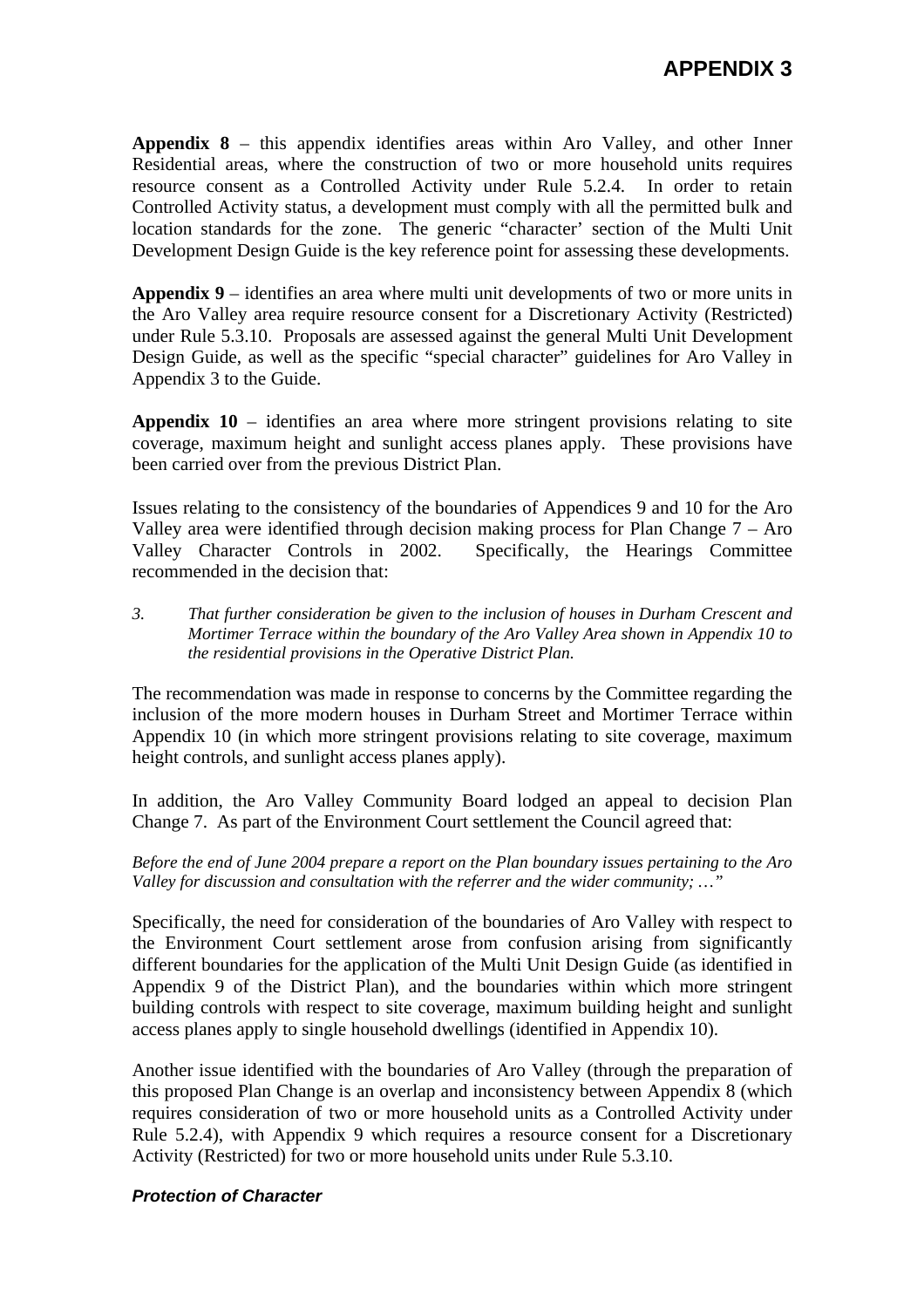The District Plan uses various mechanisms to protect character. This includes by ensuring that new buildings and developments recognise and enhance the character of the suburbs, as well as protecting those buildings, spaces and other features that contribute to the character in each suburb.

Several controls are already in place in Aro Valley to ensure that new buildings and developments recognise and maintain the character of the suburb. This includes (through the adoption of Plan Change 7) the application of the Multi Unit Development Design Guide to two or more new household units, with specific guidance on the character of Aro Valley contained in Appendix 3 to the Design Guide. In addition, area specific bulk and location rules apply to the construction of a dwelling within the core area of the Aro Valley area (as defined by Appendix 10), which are more stringent than in other Inner Residential Areas.

The primary mechanisms used to protect the character of existing buildings include the identification of specific heritage buildings (with different rules applying), and through the Multi Unit Development Design Guide against which development proposals for two or more units are assessed.

An additional layer of protection in relation to the character of existing buildings applies to the suburbs of Mt Victoria and Thorndon, with a significant proportion of older housing stock (like Aro Valley) through Rule 5.3.11. This rule makes the demolition of pre-1930's houses a Discretionary Activity, requiring resource consent from the Council, with the primary purpose being to protect streetscape (i.e. 'the look and feel' of an area). Applications for resource consent to demolish are required to demonstrate that either the existing building does not make a significant contribution to the streetscape character, or that the streetscape contribution made by the proposed replacement building will be as good, if not better, than the original dwelling. Proposed Plan Change 38 has since been publicly notified (on 9 July 2005), which seeks to also apply Rule 5.3.11 (with some modifications) to pre-1930's dwellings in Newtown, Berhampore, and Mt Cook to provide additional protection for streetscape character.

The overall aim of the work leading up to the preparation of this Proposed Plan Change has been to investigate and resolve all issues relating the various boundaries under which various rules are applied in Aro Valley, while at the same time investigating the need for addition streetscape character protection. In summary, this work has focussed on:

- reviewing the boundary of Appendix 9 (Aro Valley) to Chapter 5 (in which the Multi Unit Development Design Guide applies to two or more household units – under Rule 5.3.10 as a discretionary Activity (Restricted)), to determine whether any additional areas should be included or existing areas excluded;
- reviewing the boundary of Appendix 10 to Chapter 5 (in which the more stringent bulk and location rules apply – under Rule 5.1.3), to determine whether there is a need to either exclude areas currently covered by this appendix or to include areas outside the boundary;
- assessing the relevance of Rule 5.2.4 and Appendix 8 (which provides for two household units as a Controlled Activity) to Aro Valley;
- in relation to the consideration of the three appendices above, identifying what might be an appropriate boundary for the wider Aro Valley area;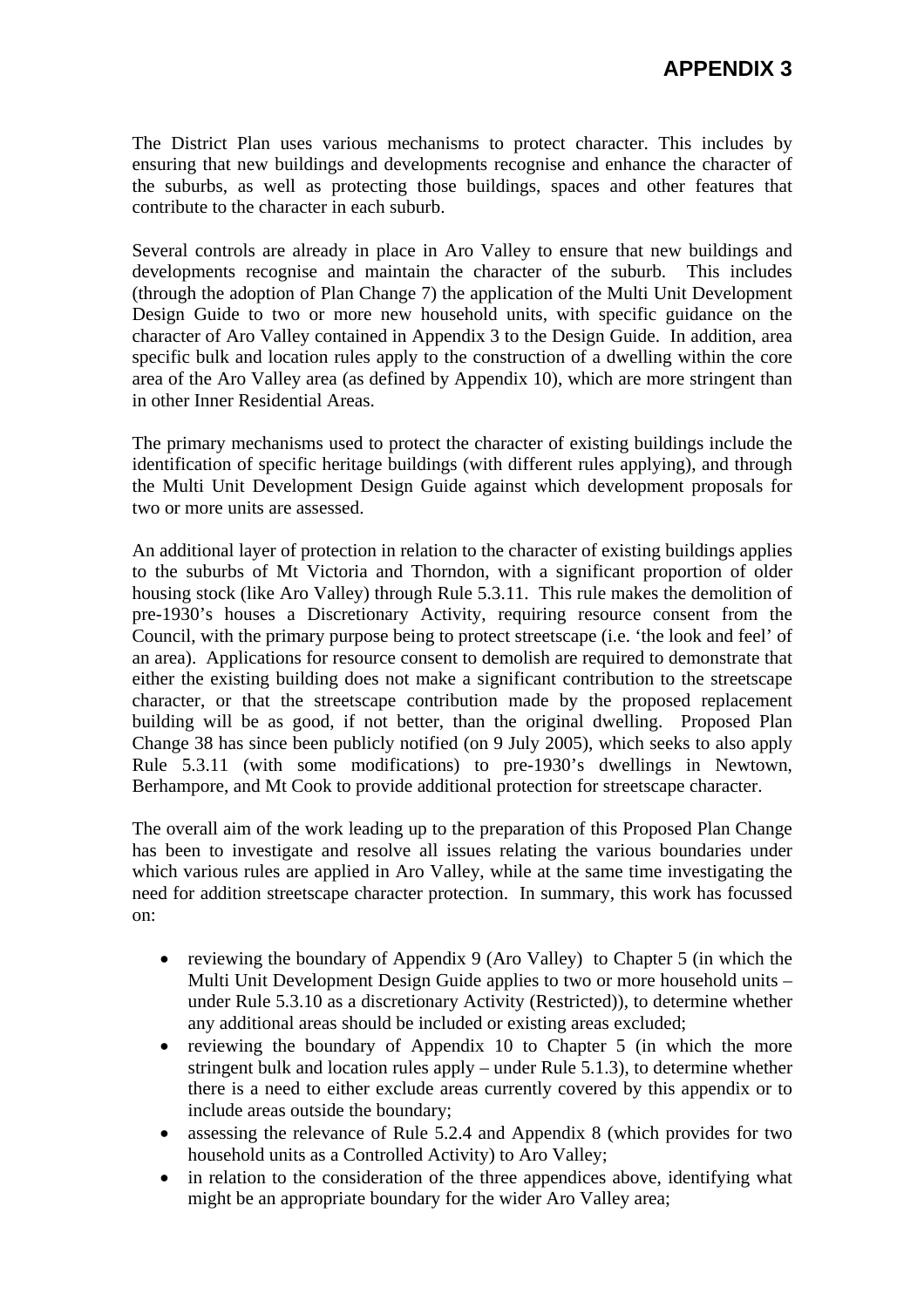- consideration of the need for additional streetscape character protection in terms of the existing building stock (for example, application of the existing pre 1930's demolition rule);
- identifying the need for any subsequent changes to the Aro Valley section of the Multi Unit Development Design Guide; and
- the identification of any other consequential changes arising from the above, in particular to make the appendices more concise and easier to apply.

A range of options have been canvassed in the preparation of this proposed District Plan change to address the issues identified above.

# **3. RMA Context**

The purpose of the RMA is to promote the sustainable management of natural and physical resources. Sustainable management includes managing the use and development of natural and physical resources to enable people to provide for their health and safety. The Act also contains an explicit obligation for Territorial Authorities to maintain and enhance amenity values and the quality of the environment. Local authorities are also required to protect historic heritage from inappropriate subdivision, use and development.

## **4. Policy Analysis**

The process which led to the development of this proposed District Plan change has been lengthy, beginning in 1995 when an urban design evaluation of the Inner City Areas was undertaken. Other relevant policy documents that have informed the review include a Sense of Place Strategy and the Built Heritage Policy (2005) for Wellington City - both of which make reference to protection of the character of inner city suburban areas.

An urban design assessment of the issues identified with the boundaries of Appendices 8, 9 and 10 and the associated rules (as they relate to Aro Valley) was commissioned as a key input into this Proposed Plan Change. In addition, reference has been made to previous work undertaken in the preparation of District Plan Change 7 – Aro Valley Character Controls, and more recently the preparation of Proposed Plan Change 38 – Residential Character, Newtown, Berhampore and Mt Cook. Other inputs have included information from the Council's monitoring of the level of development activity occurring in the city.

These key pieces of work are summarised below to provide the reasoning for proposing this District Plan change. Copies of the reports referred to are available on request.

### *Urban Design Evaluation – Wellington Inner City Residential Areas*

In 1995, Graeme McIndoe (Architect and Urban Designer), Chris McDonald (School of Architecture) and Christina van Bohemen were commissioned by Wellington City Council to undertake an urban design evaluation of the residential character of Wellington's inner city residential areas. Their report was finalised in December 1995. Their key findings included:

• there are areas of identifiable local character within the inner city suburbs.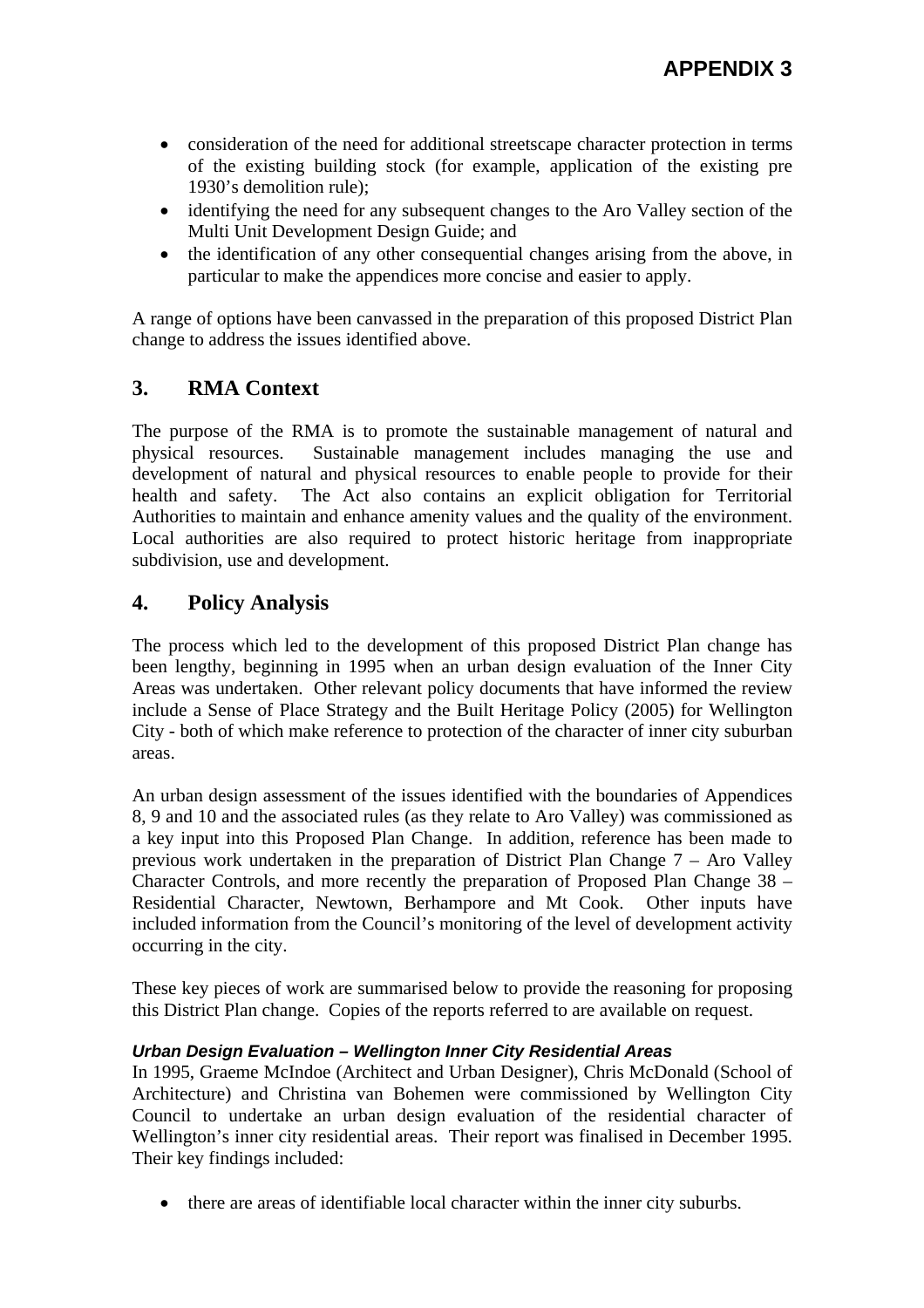• within these areas the substantial retention of original, very old buildings, and their aesthetic coherence and unique streetscape quality warrant area specific development control.

| <b>Froportion of residential buildings built before 1919</b> |             |          |             |            |
|--------------------------------------------------------------|-------------|----------|-------------|------------|
|                                                              | Mt Victoria | Thorndon | The Terrace | Aro Valley |
| Up to $1919$                                                 | 81%         | 74%      | 61%         | 68%        |

### **Proportion of residential buildings built before 1919**

• multi-unit housing is the predominant new development type in the Inner City Residential Areas, and also the form of development with the greatest potential to impact on the visual character of the surrounding neighbourhood. This is because multi-unit developments are generally larger (both height and width) than existing buildings, make use of different design forms and materials, and have different site layouts especially in the pattern of vehicular access and parking provision.

The report concluded that in order to maintain and enhance local identity, special provisions relating to contextual design of new buildings and restrictions on the demolition of character buildings should be applied in Mount Victoria, Thorndon, central and southern parts of the Terrace and Aro Valley.

### *Wellington City Council Sense of Place Document (2005)*

Recognising and acknowledging the importance of the past also contributes to the community's understanding and awareness of a sense of place. This has been acknowledged in the Wellington City Council Sense of Place Document. In this paper the Council's goal for Wellington is quality of life, growth and prosperity. In striving for this goal, the Council wants to ensure that what makes Wellington special is preserved.

In preparing the Sense of Place Strategy, research was undertaken to determine what Wellingtonian's treasure about their city, and what gives the city its unique character or essence. From the range of factors identified, the following are relevant to proposed District Plan change:

- the compact and integrated urban layout
- the distinct character of communities, neighbourhoods, urban quarters and suburban centres – people and buildings – and the city's confident, unpretentious personality, and
- the symbols, images, places and buildings that identify the people of Te Whanganui-a-Tara and Wellington city, and tell their history.

The Council is committed to work to ensure that all new growth respects these values and, if possible, enhances them.

#### *Draft Urban Development Strategy*

The Councils Draft Urban Development Strategy signals a growth management strategy that directs growth to where the benefits are greatest and where adverse effects are minimised, the long term direction for urban development is intensification along a growth spine from Johnsonville to Kilbirnie. Aro Valley is not located on the growth spine and the additional controls proposed will have little or no impact on Council's ability to realise the growth spine concept.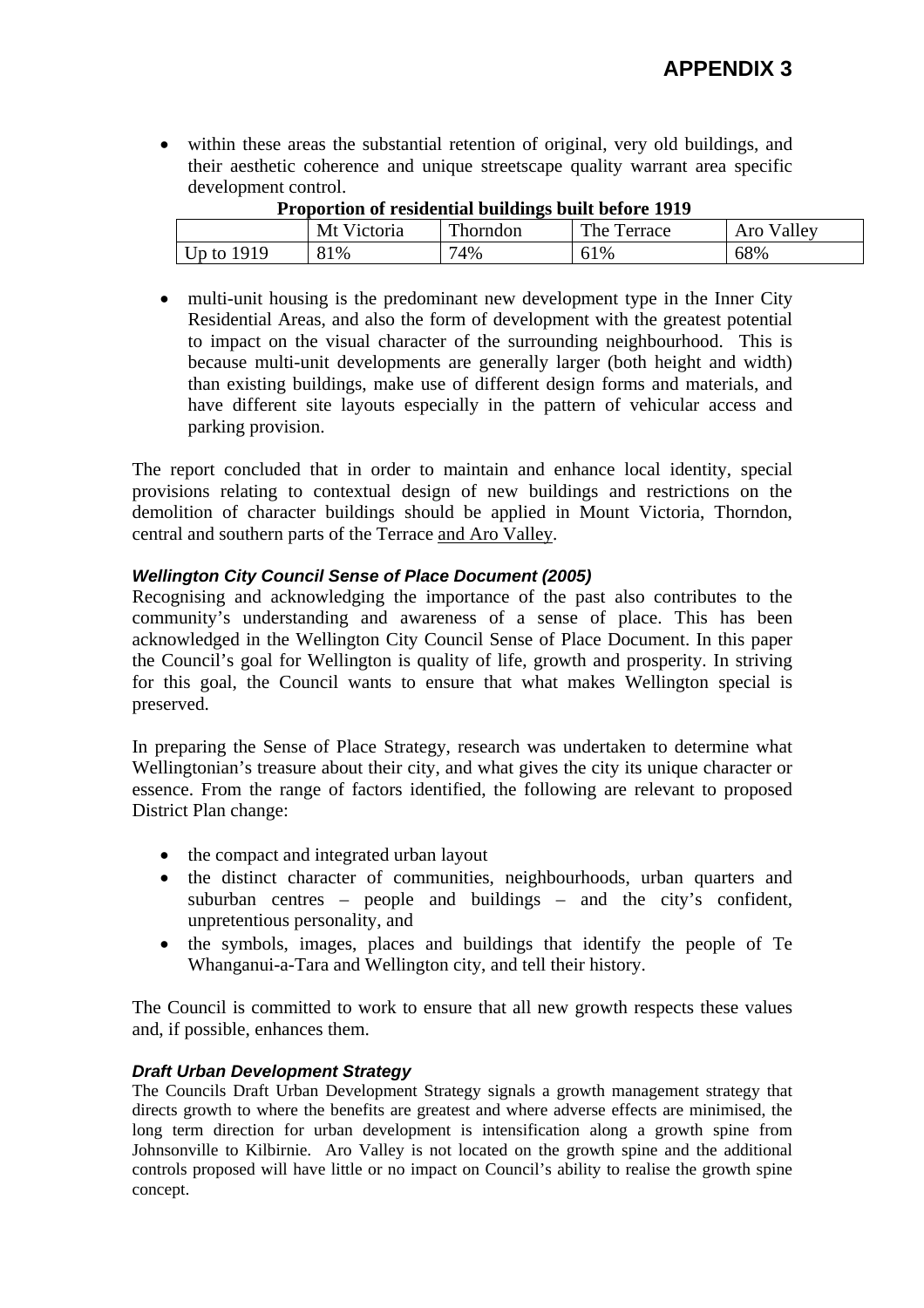The Plan Change will contribute to the outcomes of a "stronger sense of place" and "a more compact city" within the Draft Urban Development Strategy by providing a balance between retaining and enhancing the existing character of Aro Valley and the provision for multi unit development.

### *Built Heritage Policy – Adopted by Council 28 June 2005*

The Council's built heritage policy includes a number of objectives that, together, aim to achieve the vision that *"Wellington is a creative and memorable city that celebrates its past through the recognition, protection, conservation and use of its built heritage for the benefit of the community and visitors, now and for future generations."* 

One objective of the Policy is to protect the city's built heritage from adverse effects that may compromise the heritage values of a place, including physical deterioration and inappropriate subdivision, development and use. This is relevant to this plan change because one action identified in the Policy is to *"extend the protection of heritage values to suburban areas through identifying more heritage areas and other mechanisms".* 

### *Aro Valley: Boundary Adjustment Review Urban Design Report – June 2006*

Deyana Popova (Urban Perspectives Ltd) was commissioned by Wellington City Council to undertake an urban design evaluation of:

- the appropriateness of the boundaries of Appendices 8, 9 and 10 (to Chapter 5) as they apply Aro Valley;
- the appropriateness of the application of a rule requiring a resource consent for demolition of pre 1930 buildings; and
- the need for any changes to the Design Guide for Multi Unit Developments as it applies to Aro Valley.

The recommendations of the report of particular relevance to this plan change include:

- The revision of the boundaries of Appendix 9 (i.e. the area in which the Multi Unit Development Design Guide applies to two or more household units) to include the additional areas in the following streets:
	- Upper Durham Street
	- Mortimer Terrace
	- Adams Terrace and Landcross Street
	- Palmer Street/Abel Smith Street/Johns Street
	- Ohiro Road/Brooklyn Road.

The main reason for including these areas is due to their visual proximity to the 'core' Aro Valley area. In addition, the report recommends the inclusion of Landcross Street as part of the Devon Street sub area, as it has similar character to that area. Landcross Street was formerly part of the Victoria University Institutional Precinct, and for this reason it would not have been included in Appendix 9 which relates to areas zoned Inner Residential.

• That Upper Durham Street and the Council housing area to the east of Ohiro Road be removed from Appendix 10 (i.e. the areas where more stringent site coverage, maximum height and sunlight access provisions apply) as the existing building in these areas are not of the scale provided for by the Appendix 10 rules.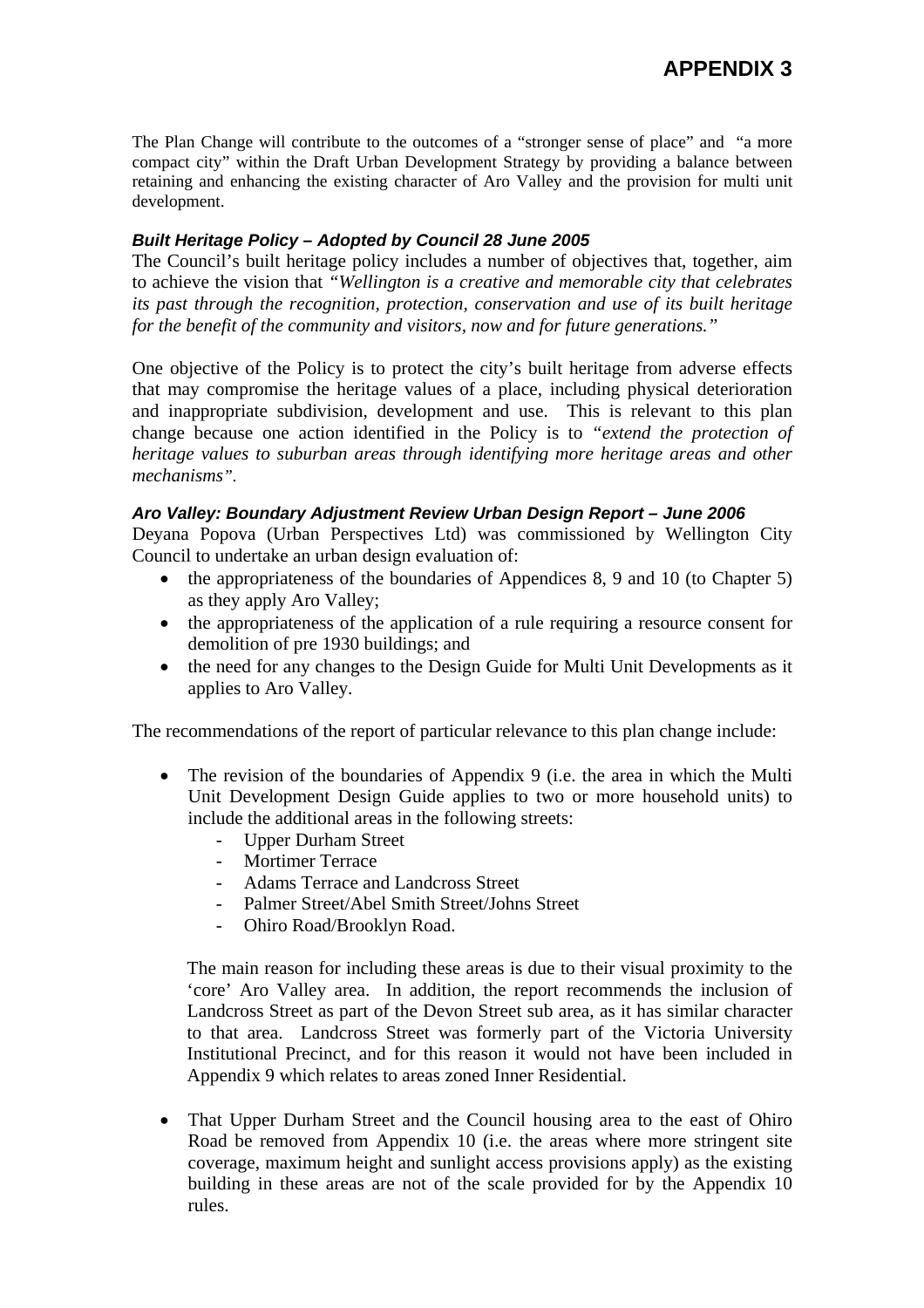- That the demolition rule be applied to the area within Appendix 9 (that is to the recommended new boundaries) with a number of buildings constructed in this area prior or around the 1930's.
- Various changes are recommended to the Multi Unit Developments Design Guide to reflect the changes made to the extended boundary of Appendix 9.

The report also recommends that the more stringent bulk and location provisions in Appendix 10 provisions be applied to multi-unit development of two or more units within Appendix 9, as an additional tool to manage the impact of multi unit development on existing character and amenity. Consideration has subsequently been given to this specific approach, however, due to issues identified with its workability and consistency with the existing provisions for similar older character suburbs. Accordingly, other means of providing additional protection have been considered through the changes to the rules and the Multi Unit Development Design Guide.

### *Consultation process – late 2004 to present*

Planning for the protection and enhancement of the Aro Valley neighbourhood now spans a period of some 30 years. In the early 1970's studies were undertaken in response to the decay of many houses and other buildings and the desire of the Council to promote the renewal of the area. This work led eventually to the adoption of the Aro Valley Comprehensive Urban Renewal Area Zone or CURA Zone in the former District Scheme. In essence, this zone sought to limit unnecessary demolition of existing houses and ensured that any new buildings reflected the existing architectural character and took full account of their neighbours. To achieve the latter, very strict bulk and location provisions were introduced with height limits for different housing types between 6m and 9m and sunlight access controls based on mid-winter calculations. In addition, the Council also sought to promote more accommodation in the area and apartment houses up to a maximum of 12 m were provided for.

The preparation of the new District Plan under the Resource Management Act in the mid 1990's sought to streamline the residential provisions and promote a more effects based approach to the management or control of residential development. This was achieved by creating an inner residential area, including the Aro Valley and controlling multi-unit development through the application of the Multi-Unit Design Guide. The existing CURA provisions were not carried over into the new plan because these were highly prescriptive use-based controls related to a range of individual building types and as such they did not accord with the new approach.

Between 1994 when the Proposed District Plan was publicly notified and the year 2000 when the Plan was approved there was a concentrated focus on inner residential issues. A range of submissions had been lodged to the proposed inner residential plan provisions seeking more targeted and specific controls to protect and enhance the character of the various neighbourhoods or suburbs. Many of the submissions from the Aro Valley sought the reinstatement of the former CURA provisions. Around the same time the Council initiated an urban design evaluation of the inner city residential suburbs as the basis for further work and conducted a comprehensive consultation exercise.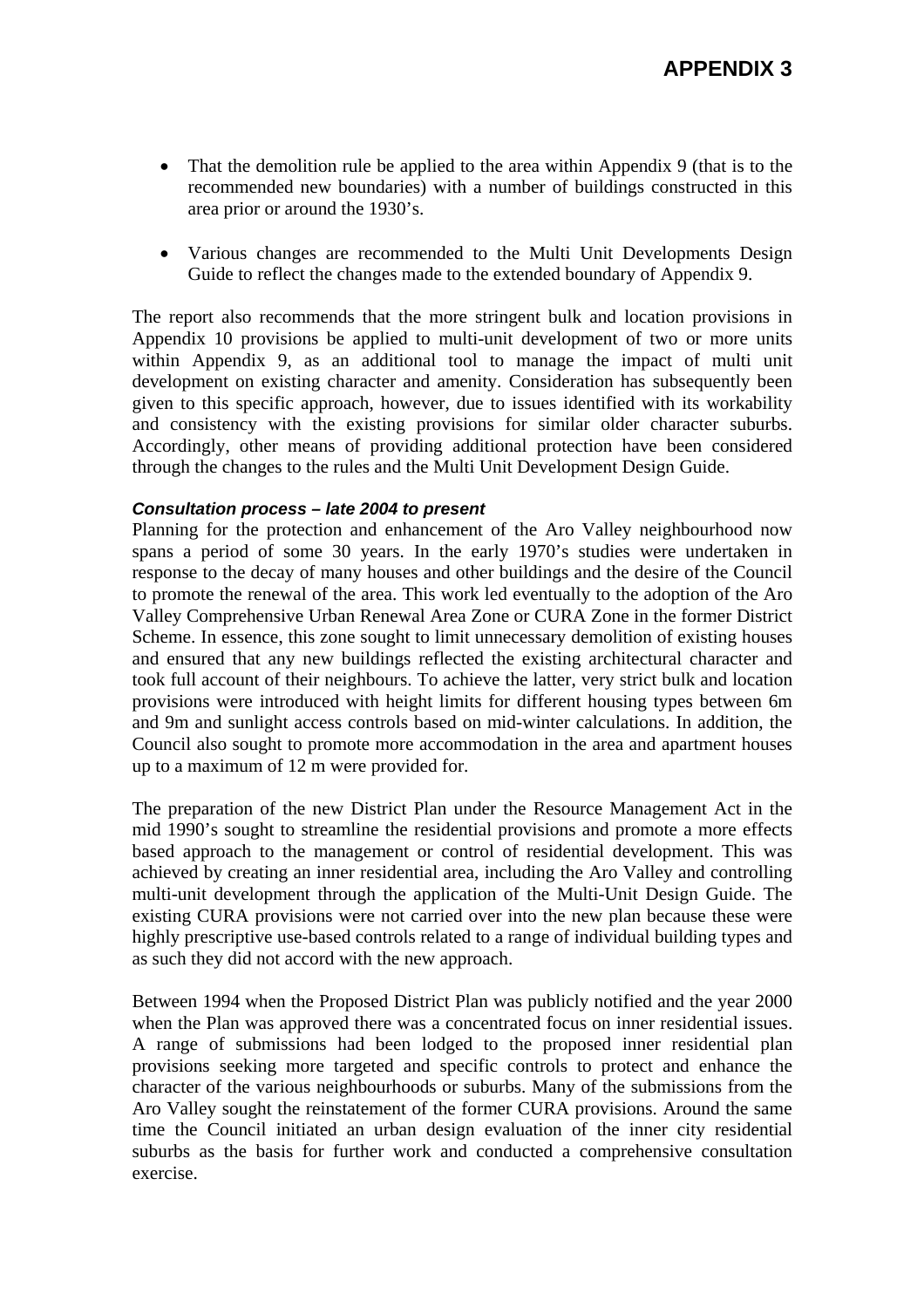The decisions on the District Plan submissions in 1996 made no major change to the inner residential rules at that time except for the Aro Valley where some of the key bulk and location provisions from the CURA zone, namely building height, site coverage and sunlight access were reinstated. This was seen as a holding measure until more work could be undertaken. In respect of all inner residential submissions the Council had agreed to initiate further work on the introduction of appropriate character controls. However, Environment Court Appeals were lodged by the Thorndon Society and the Mt Victoria Residents Association. The mediation of these appeals led to the notification of District Plan Variation 14 that included new multi-unit design guide provisions and controls on the demolition of pre 1930's buildings in Thorndon and Mt Victoria. Variation 14 was adopted and incorporated into the District Plan prior to its approval in 2000.

The Aro Valley was not considered for inclusion as part of Variation 14 because no appeals had been lodged by parties in the Valley and the local Community Council was keen to work with the City Council to develop separate provisions for the area. In March 2001 the Council formally confirmed that the general policy direction for character control in the inner residential suburbs should be applied to the Aro Valley and the officers were requested to proceed with the development of options for implementing the policy with the Aro Valley community.

In August 2001 a consultation programme for the Aro Valley was undertaken involving the circulation of a discussion paper on the issues and options for District Plan character controls in the Aro Valley and a series of public meetings. The discussion paper sought feedback on the desirable level of District Plan intervention and the methods for protecting character including the adoption of a demolition rule akin to Thorndon and Mt Victoria. The summary of the resident's comments is available if required.

The debate on the issues that followed was vigorous and at times acrimonious. At one extreme were those who supported a high level of intervention and design control down to the level of individual houses and the adoption of a demolition rule. At the other extreme were those who favoured less intervention and no additional District Plan controls. The polarisation of the community at that time was reflected in the responses to the discussion paper. From the 83 responses received there was a fairly even split between the supporters of high regulation and low regulation and on the specific issue of introducing a demolition control rule 27.5% were in support, 52.5% opposed and 20% were unspecified.

As a result of the divisions within the community a 'middle of the road' plan change was proposed that provided additional design guide control for multi unit housing in the Aro Valley, the adoption of the sunlight access controls applying to other inner residential areas and a lowering of the permitted building height in the suburban centre to 9m. These proposals were publicly notified (on 29 May 2002) as District Plan Change 7.

Plan Change 7 attracted a total of 69 main submissions and 2 further submissions. The submissions addressed a wide range of issues relating to the greater protection of the Aro Valley character. Of these some 34 requested the adoption of a demolition rule. Following the hearing of submissions the Council decided to adopt the plan change generally as notified except that the multi unit design control was extended to cover two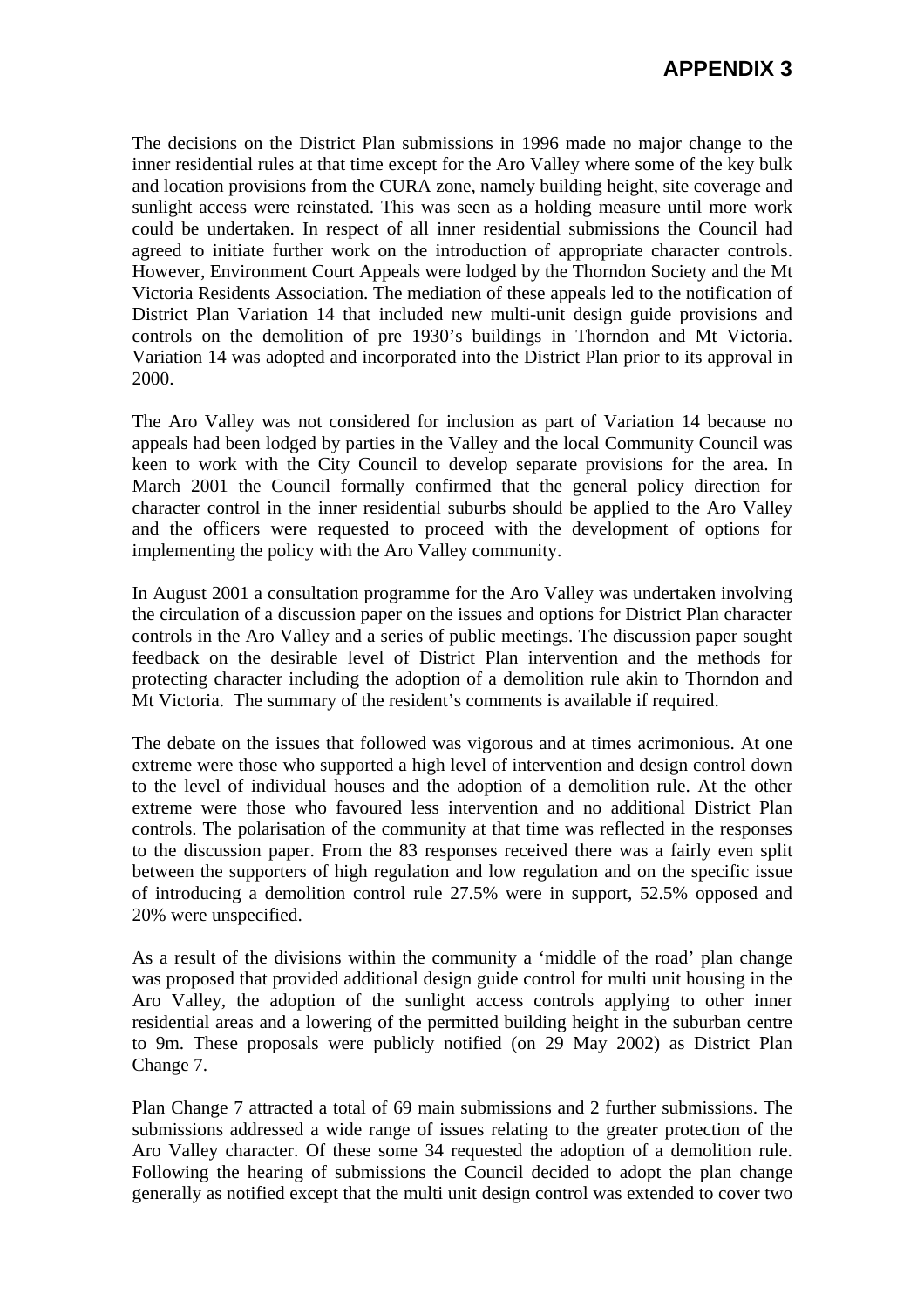unit developments and the more restrictive mid winter sunlight access provisions were retained. The submissions on the other issues raised were deemed to be beyond the scope of the change and were not accepted.

The Council's decision on Plan Change 7 was appealed by the Aro Valley Community Council but the appeal subsequently withdrawn following an Environment Court settlement. Of relevance to this proposed Plan Change is that among other matters the settlement required the Council to initiate a review of boundary issues for discussion and consultation with the Aro Valley Community Board and the wider community.

Work in relation to consideration of the boundaries of Aro Valley, as required by the Environment Court settlement on Plan Change 7, commenced in early 2006. Around the same time, the Council surveyed residents (both owners and occupiers) within the boundaries of the existing Appendix 9 and Appendix 10 areas to determine the communities' current views on the introduction of a rule in the District Plan that controls the demolition of pre-1930 buildings within these areas. The survey was later extended to include the peripheral areas being considered for inclusion into the boundaries of Appendix 9 area (including areas within Upper Durham Street, Mortimer Terrace, Adams Terrace and Landcross Street, Palmer Street/Abel Smith Street/Johns Street, and the bottom of Ohiro Road/Brooklyn Road). The findings of the survey are set out in Figure 1 below, and demonstrate a significant degree of support for greater protection of the early housing stock through a demolition rule. Specifically, there was 76% in support from within the existing Appendix 9 and 10 areas in support, and 68% in support within the peripheral areas being considered for inclusion into Appendix 9.

|                         | Area currently within<br>Appendix 9 and 10 |     | <b>Additional areas</b><br>potentially to be included<br>into Appendix 9 |     |
|-------------------------|--------------------------------------------|-----|--------------------------------------------------------------------------|-----|
| <b>Response Rate</b>    | $30.1\%$                                   |     | 25%                                                                      |     |
| <b>Percentage Yes's</b> | 76%                                        |     | 68%                                                                      |     |
|                         | Owner Occupier                             | 51% | <b>Owner Occupier</b>                                                    | 55% |
|                         | Absentee Owner                             | 27% | <b>Absentee Owner</b>                                                    | 28% |
|                         | Occupier                                   | 22% | Occupier                                                                 | 17% |
| Percentage No's         | 24%                                        |     | 32%                                                                      |     |
|                         | Owner Occupier                             | 49% | <b>Owner Occupier</b>                                                    | 35% |
|                         | Absentee Owner                             | 43% | <b>Absentee Owner</b>                                                    | 65% |
|                         | Occupier                                   | 8%  | Occupier                                                                 | 0%  |

**Figure 1: Response to survey question:** *Do you want a rule in the District Plan that controls the demolition of pre-1930's buildings within the Aro Valley Area?*  Note: In total 1040 questionnaires were sent out, with 307 responses ie a 30% approx. response rate.

#### *Development Activity in Aro Valley*

The Council's District Plan Monitoring Programme includes a number of indicators relating to urban form and growth, and related residential activities.

Figure 2 (next page) shows the number of approved residential units in each suburb between 2004 - 2005. Aro Valley is ranked 46th out of 58 suburbs, with only six new dwellings approved between 2000 and 2004. A review of the resource consents granted since that time shows that there has been an increase in the number of dwellings, with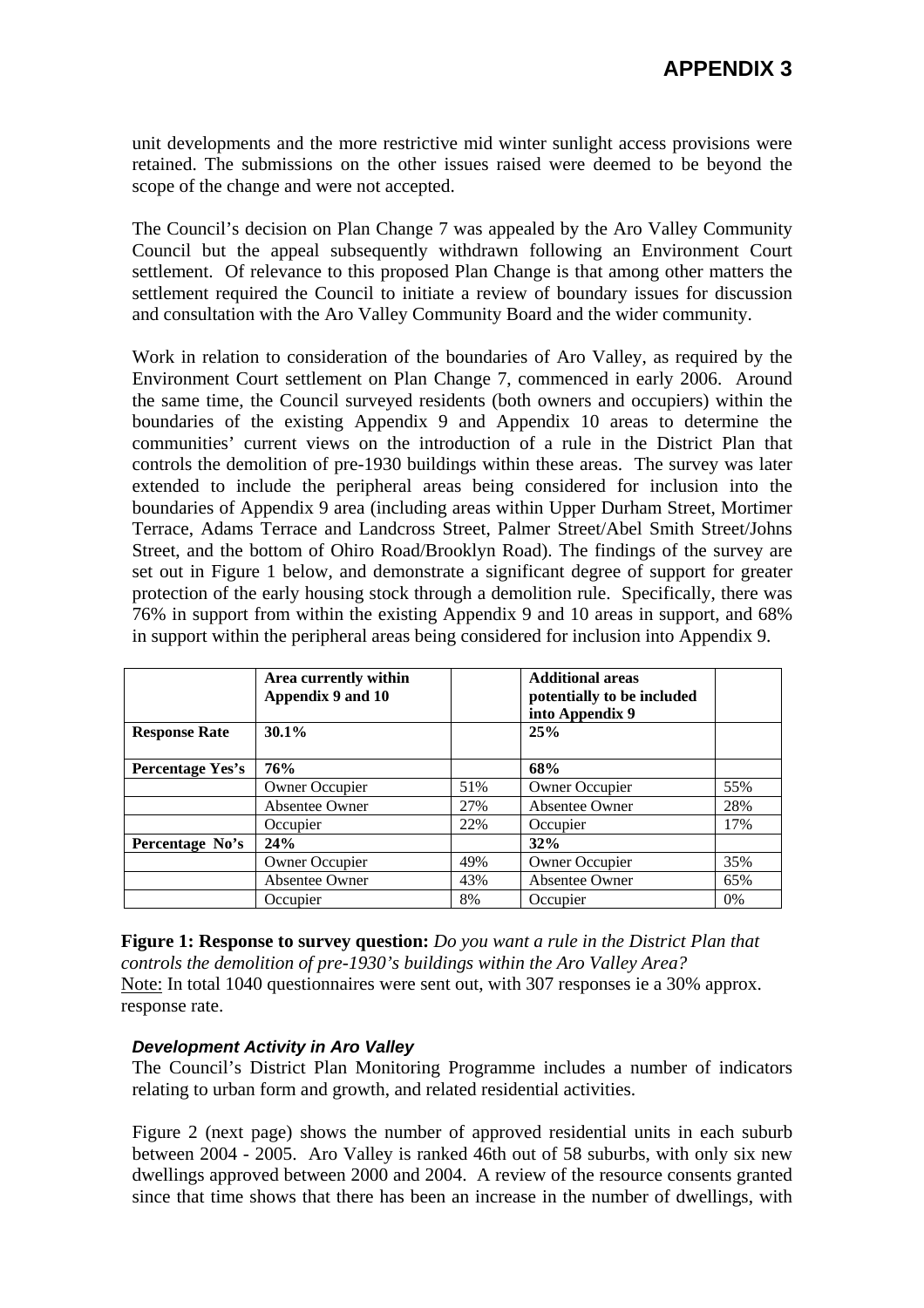11 new dwellings created through three multi unit developments alone<sup>1</sup>. However, regardless of this, in comparison with other suburbs the rate of activity remains relatively low.

To complement these findings, an analysis of the Council's demolition building consents was carried out for a ten year study period (1995 – 2005) to see if any trends emerged relating to the rate of demolition in the Inner Residential Areas. A total of 666 demolition consents were in the sample size. After removing all consents not within the study areas and any consents for demolition of accessory buildings (which are not subject to the 1930s rule), the following results occurred:

- 21 demolition consents were approved in the Mt Victoria and Thorndon areas in the study period (e.g. Chapter 5, Appendix 9 of the District Plan). This equates to 3.1% of all demolition consents from the sample.
- 45 demolition consents were approved for Newtown, Berhampore and Mt Cook within the study period. This equates to 6.7% of all demolition consents in the study period.
- 3 buildings were demolished in the Aro Valley area within the study period, with all of these being prior to the introduction of the stricter residential building controls under Plan Change 7 (operative 2004).

The results for Mt Victoria and Thorndon show that the rate of demolition in these suburbs has declined significantly since 1998, and that it is almost certainly a direct result of the 1930s demolition rule being introduced. Demolition in Newtown, Berhampore and Mt Cook continued at a high rate. It is possible that when the demolition rules were applied in Mt Victoria and Thorndon, that some of the pressure for redevelopment shifted to Newtown, Berhampore and particularly Mt Cook (given the high rate of multi-unit dwellings approvals in that area).

These indicators show that there is has been a relatively slow rate of growth in Aro Valley compared with other Inner Residential suburbs. In addition, demolition in Aro Valley is very low in comparison with the other suburbs, but it is acknowledged that Aro Valley area is the smallest of the five suburbs.

 $\overline{a}$ 

 $<sup>1</sup>$  Note that this figure does not include any new dwellings that were able to be constructed without a</sup> resource consent (i.e. as a Permitted Activity).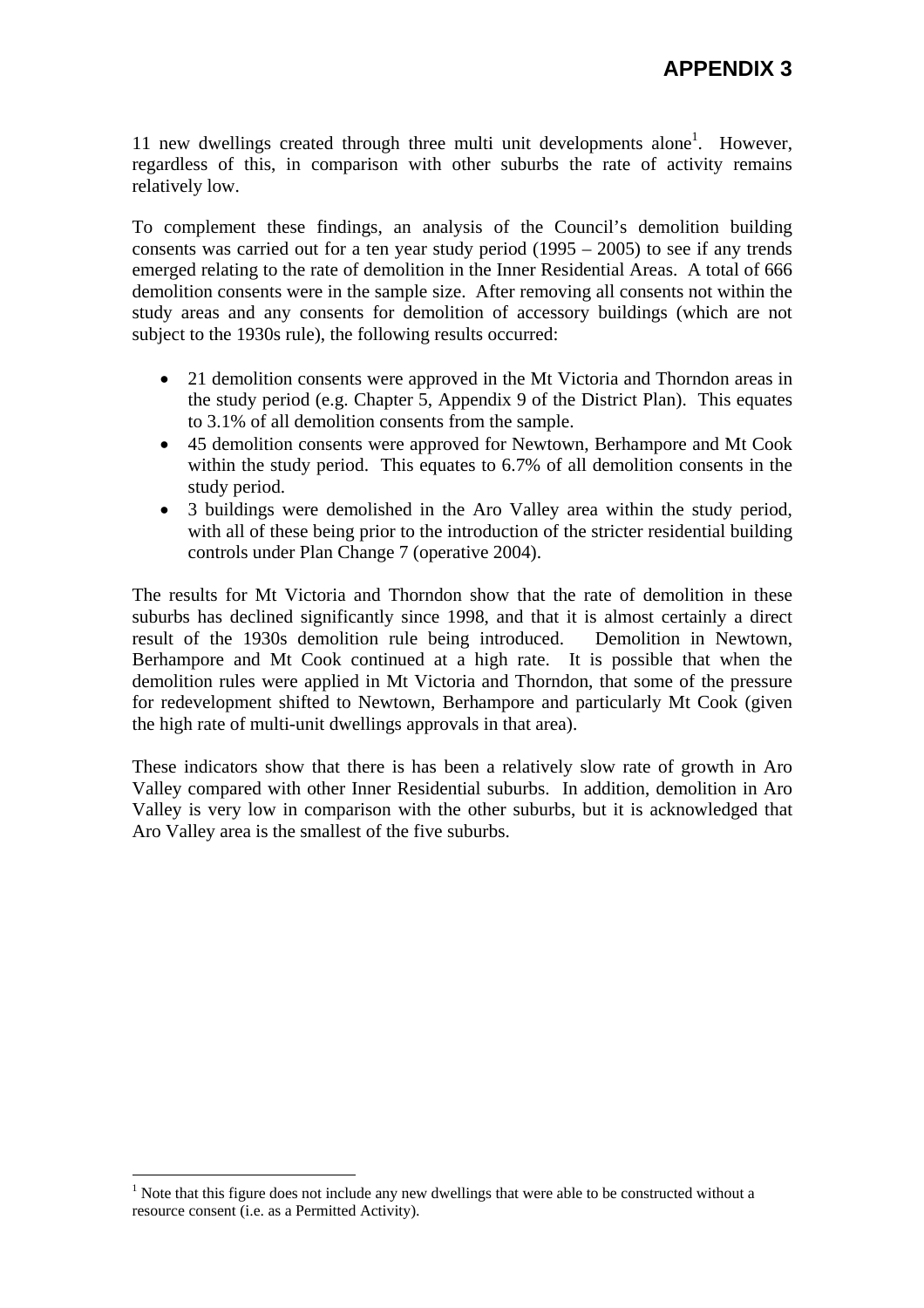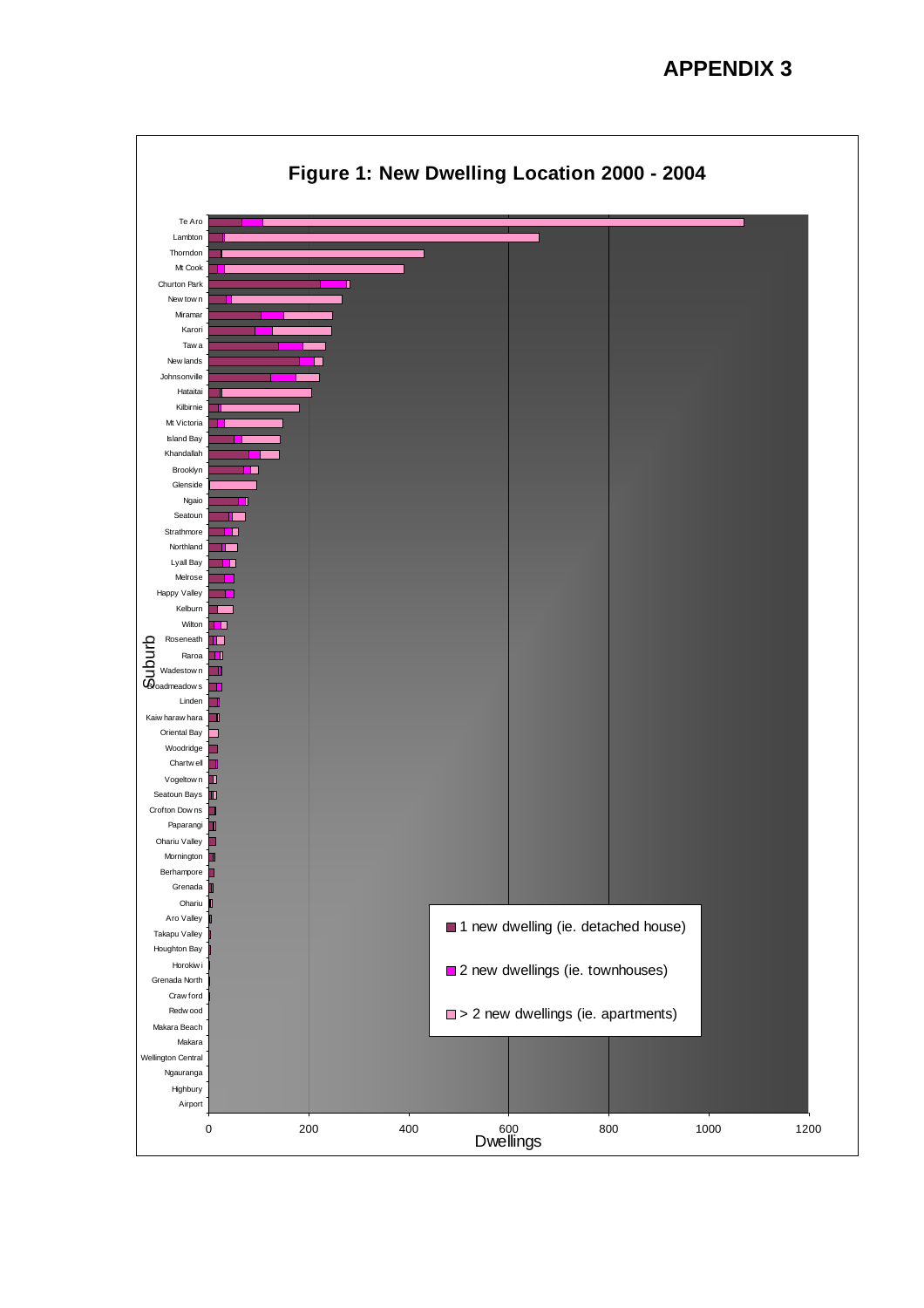### *Key documents*

- McIndoe, G, McDonald, C and van Bohemen, C (1995) Wellington Inner City Residential Areas Urban Design Evaluation.
- Aro Valley Character and Development Issues Discussion paper for residents (2001)
- Aro Valley Character and Development Issues Discussion Paper Summary of responses (2001)
- District Plan Change 7 Aro Valley Character Controls (operative 25 June 2004)
- Council Report to Strategy and Policy Committee (June 2005) Monitoring the Efficiency and effectiveness of the District Plan.
- Urban Perspectives Limited, (2006) Aro Valley: Boundary Adjustment Review Urban Design Report.

### *Key discussions/briefings*

Consultation has been undertaken with members of the Aro Valley Community Board on three separate occasions (18 May 2006, 25 May 2006 and 22 June 2006) to discuss the issues and the findings of the urban design assessment.

### *Consultation, in accordance with the First Schedule of the RMA 1991*

The Ministry for the Environment, The Wellington Tenths Trust and Ngati Toa have been informed. The section 32 report will be updated if feedback is received.

### **4. Options**

### *Objectives*

Section 32 requires the Council to be satisfied that the objectives in the district plan are the most appropriate means of achieving the purpose of the RMA. Proposed District Plan Change 50 does not change any of the objectives in the District Plan, so this evaluation is not relevant in this case.

#### *Policies, rules and other methods*

Section 32 requires the Council to consider whether the policies, rules and other methods used in the District Plan are the most appropriate method of achieving the plan's objective. In terms of managing the effects of activities in the Aro Valley area (and other residential areas within the city), the District Plan has adopted a rule based regime, based on a limited range of activities, and utilising the Multi Development Design Guide as a tool for assessing the character and streetscape effects of development comprising two or more household units. This approach has been thoroughly considered though the plan preparation, submission and hearing process when the District Plan was originally notified. It is therefore not considered necessary to revisit this approach in its entirety in terms of this report. Rather the options considered below focus on means of addressing the specific issues identified in section 2 of this report (i.e. boundary issues, further streetscape character protection).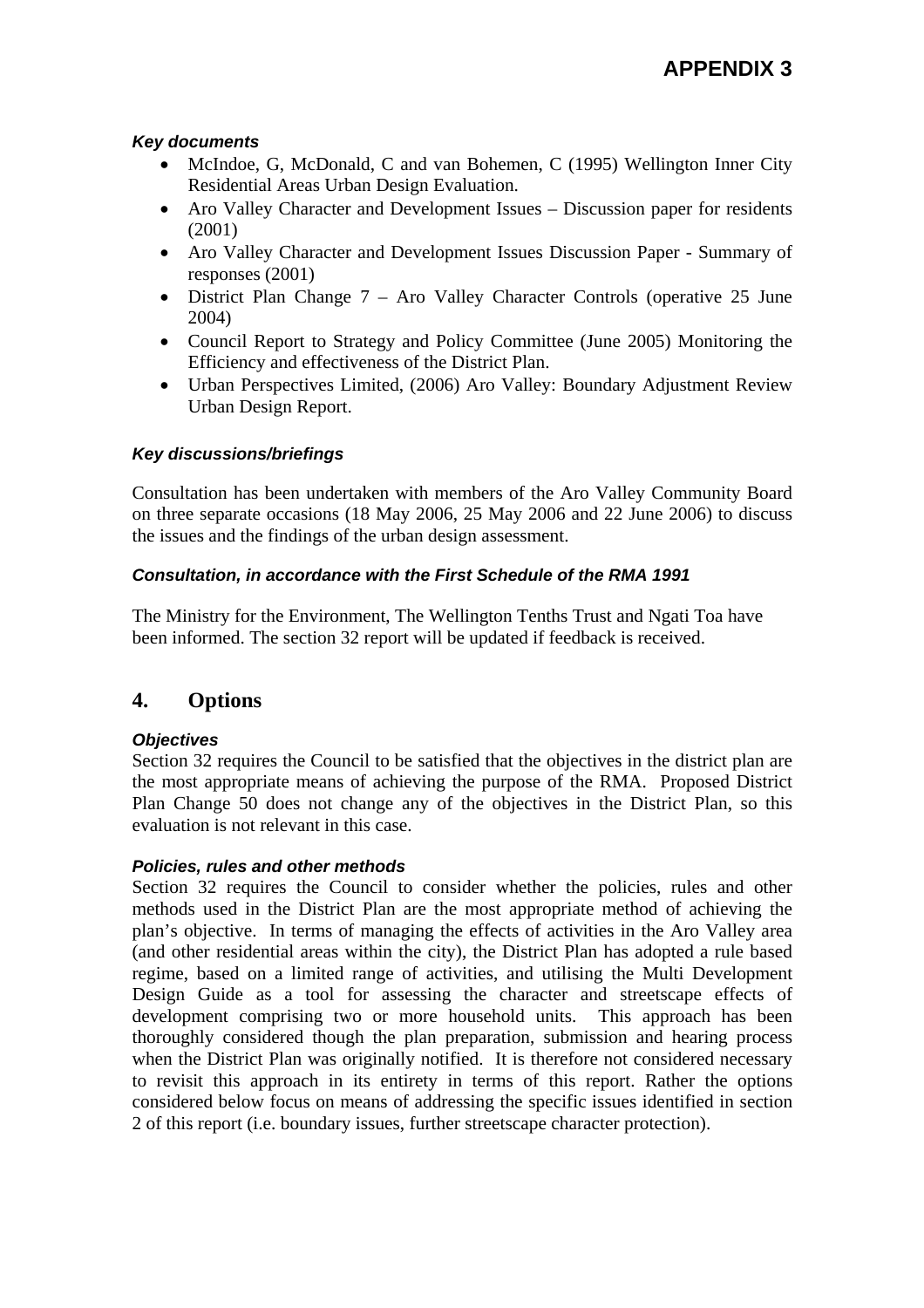| Option                                                                                                                                                                                                                                                                                                                                                | Advantages                                                                                                                                                                                                                                                                                                                                                                                                                                                                                                   | <b>Costs and Risks</b>                                                                                                                                                                                                                                                                                                                                                                                                                                                                                                                                                                                                                                                                                                                                                                                                                                                                                                                                                                                                                                                                                                                                                                                                                                                                                                                                                                                         |
|-------------------------------------------------------------------------------------------------------------------------------------------------------------------------------------------------------------------------------------------------------------------------------------------------------------------------------------------------------|--------------------------------------------------------------------------------------------------------------------------------------------------------------------------------------------------------------------------------------------------------------------------------------------------------------------------------------------------------------------------------------------------------------------------------------------------------------------------------------------------------------|----------------------------------------------------------------------------------------------------------------------------------------------------------------------------------------------------------------------------------------------------------------------------------------------------------------------------------------------------------------------------------------------------------------------------------------------------------------------------------------------------------------------------------------------------------------------------------------------------------------------------------------------------------------------------------------------------------------------------------------------------------------------------------------------------------------------------------------------------------------------------------------------------------------------------------------------------------------------------------------------------------------------------------------------------------------------------------------------------------------------------------------------------------------------------------------------------------------------------------------------------------------------------------------------------------------------------------------------------------------------------------------------------------------|
| <b>Option 1 - Non-Regulatory Methods</b><br>Eg. advocacy to property owners in terms of<br>protection of streetscape character.<br>Note that advocacy can not deal with the issues<br>identified with the various boundaries that<br>apply in Aro Valley in the District Plan, and<br>which are a trigger for the application of<br>various rules.    | In terms of protection of streetscape character<br>Will raise general awareness of what the 'residential<br>character' is in these suburbs.<br>With this knowledge, some landowners may be more<br>sympathetic to streetscape character when<br>redeveloping a property or doing additions and<br>alterations.<br>It is likely that by identifying that certain suburbs<br>have a special character, the resident's themselves<br>will take a more active interest in developments<br>occurring in the area. | In terms of protection of streetscape character<br>No evidence that advocacy methods will be effective by<br>themselves. It relies on the amenability and ability of property<br>owners to protect characteristics that is valued by the wider<br>community, possibly at the expense of development potential on<br>their site.<br>The majority of property owners are unlikely to demolish their<br>dwelling, but where this is perceived as the 'only option' for<br>landowners seeking to maximise development opportunities on<br>their site then advocacy methods alone are unlikely to protect<br>the building.<br>A targeted campaign on this issue could cost over \$40000 in<br>one year. Eg. citywide mail out to ratepayers can cost between<br>\$20,000-\$30,000 depending on mail delivery service used. The<br>cost of a target mail out to Aro Valley would be considerably<br>less than this amount. The cost of developing the material and<br>perhaps obtaining a media profile on the issue will be<br>additional.<br>In terms of the boundary issues<br>Issues with the boundaries of the Appendices cannot be dealt<br>with through advocacy, as they are part of the District Plan rule<br>regime. The confusion, and therefore inefficiencies in<br>processing resource consent applications due to the<br>inconsistencies and overlapping Appendices will remain under<br>this option. |
| Option 2 - Status Quo<br>Maintain existing levels of regulation (ie. bulk<br>and location) and do nothing now to provide<br>additional control over the demolition of pre-<br>1930 buildings or to alter the boundaries of<br>Appendices 8, 9 and 10 which provide a trigger<br>for the application of different rules within the<br>Aro Valley area. | In terms of protection of streetscape character<br>Avoids revisiting the issue of streetscape character in<br>Aro Valley so soon after the issue was addressed by<br>District Plan Change 7.<br>It acknowledges that the existing planning provisions<br>applying in Aro Valley provide a degree of protection<br>for streetscape character, particularly the Aro Valley<br>appendix to the Multi Unit Development design guide                                                                              | In terms of protection of streetscape character<br>The demolition of character homes in these suburbs, and the<br>subsequent construction of multi-unit developments on the<br>street frontage could compromise the character of these suburbs.<br>In the event that application is made to demolish an existing<br>character dwelling, there would be no ability for Council to<br>assess the impact of the loss of the building on the character of<br>the neighbourhood.                                                                                                                                                                                                                                                                                                                                                                                                                                                                                                                                                                                                                                                                                                                                                                                                                                                                                                                                    |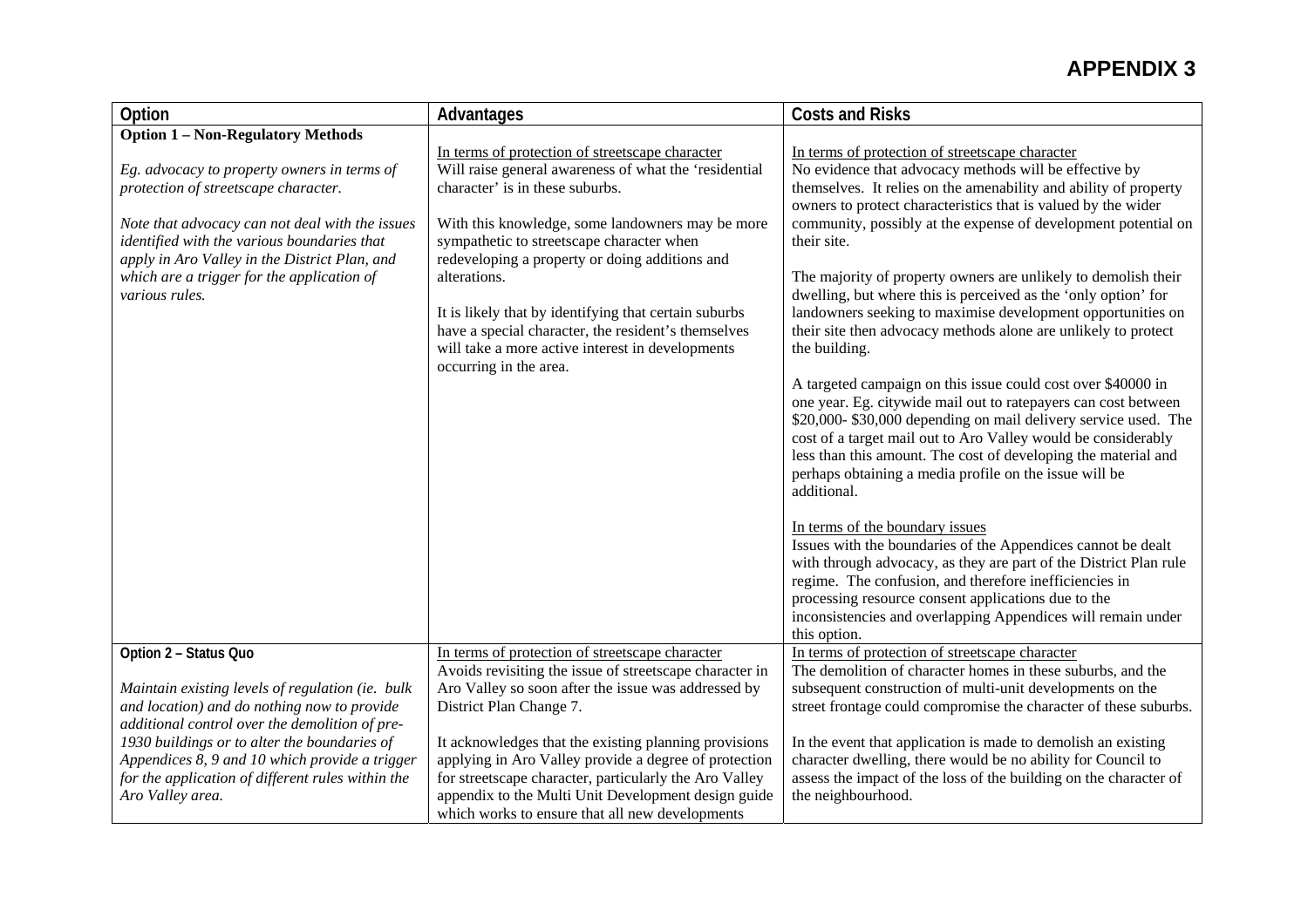|                                                                                 | respond to and enhance the character of the                                                               | While the existing bulk and location rules applying to Aro                                                                          |
|---------------------------------------------------------------------------------|-----------------------------------------------------------------------------------------------------------|-------------------------------------------------------------------------------------------------------------------------------------|
|                                                                                 | surrounding area.                                                                                         | Valley would tend to limit pressure for new development in the                                                                      |
|                                                                                 |                                                                                                           | area, this may change if the pre-1930 demolition is applied to                                                                      |
|                                                                                 | Existing bulk and location provision in Aro Valley                                                        | other inner residential areas, but not Aro Valley i.e. the                                                                          |
|                                                                                 | are stricter than those applying in the remainder of the                                                  | development pressure that has been occurring in other inner city                                                                    |
|                                                                                 | Inner Residential Area. While these provisions are                                                        |                                                                                                                                     |
|                                                                                 | focused on preserving amenity, they also work to                                                          | character areas, such as Newtown, Berhampore and Mt Cook                                                                            |
|                                                                                 | preserve character by limiting development potential                                                      | could transfer to areas such as Aro Valley.                                                                                         |
|                                                                                 | of sites.                                                                                                 |                                                                                                                                     |
|                                                                                 |                                                                                                           |                                                                                                                                     |
|                                                                                 | It is an appropriate response given the nature and                                                        |                                                                                                                                     |
|                                                                                 | scale of the issue. Monitoring indicates that the rate                                                    |                                                                                                                                     |
|                                                                                 | of residential building demolition in Aro Valley is                                                       |                                                                                                                                     |
|                                                                                 | low (a total of three since 1995). Significantly there                                                    |                                                                                                                                     |
|                                                                                 | have been no applications to demolish buildings since                                                     |                                                                                                                                     |
|                                                                                 | District Plan Change 7 was notified in July 2002.                                                         |                                                                                                                                     |
|                                                                                 |                                                                                                           |                                                                                                                                     |
|                                                                                 | The streetscape character of Landcross St relates                                                         |                                                                                                                                     |
|                                                                                 | more highly to Kelburn than Aro Valley and therefore                                                      |                                                                                                                                     |
|                                                                                 | was not included in Appendix 9.                                                                           |                                                                                                                                     |
|                                                                                 |                                                                                                           |                                                                                                                                     |
|                                                                                 |                                                                                                           |                                                                                                                                     |
|                                                                                 | In terms of the boundary issues                                                                           | In terms of the boundary issues                                                                                                     |
|                                                                                 | Avoids the costs of a plan change for both the                                                            | The confusion, and therefore inefficiencies in processing                                                                           |
|                                                                                 | Council, and the Aro Valley community in terms of                                                         | resource consent applications due to the inconsistencies and                                                                        |
|                                                                                 | possible submissions.                                                                                     | overlapping Appendices will remain.                                                                                                 |
|                                                                                 |                                                                                                           |                                                                                                                                     |
| Option 3 - Regulation                                                           |                                                                                                           |                                                                                                                                     |
|                                                                                 | In terms of streetscape character:                                                                        | In terms of streetscape character:                                                                                                  |
| Notify a plan change that:                                                      | Would provide an additional level of protection to the                                                    | Difficult to justify that the plan change is necessary to address a                                                                 |
|                                                                                 | streetscape contribution made by pre-1930 character<br>buildings. It would provide an opportunity for the | resource management issue, given that the existing Aro Valley<br>Multi-Unit Design Guide, and bulk and location rules already       |
| Applies a revised '1930s' rule (rule 5.3.11) to                                 | effects of demolition on the character of a                                                               | work to protect the streetscape values of Aro Valley.                                                                               |
| Appendix 9 (new boundaries) in Aro Valley                                       |                                                                                                           |                                                                                                                                     |
| (the same as proposed for the Mt Cook,<br>Newtown, Berhampore areas in Proposed | neighbourhood to be considered via the resource                                                           |                                                                                                                                     |
| Plan Change 38).                                                                | consent process.                                                                                          | Landowners intending to redevelop their site (by demolishing a<br>pre-1930s dwelling) will lose that right as a permitted activity. |
|                                                                                 | Process of obtaining resource consent requires                                                            |                                                                                                                                     |
| A 1930s demolition rule currently applies to Mt                                 | developer to consider alternatives and this may                                                           | Uncertainty will increase as well as the cost of redevelopment                                                                      |
| Victoria and Thorndon. The rule requires a                                      | identify other acceptable solutions instead of the                                                        | due to the requirement to obtain a resource consent. A non-                                                                         |
| resource consent to demolish any building                                       | removal or demolition of the building (i.e. house                                                         | notified multi-unit resource consent fee begins at \$920.00, but                                                                    |
|                                                                                 |                                                                                                           |                                                                                                                                     |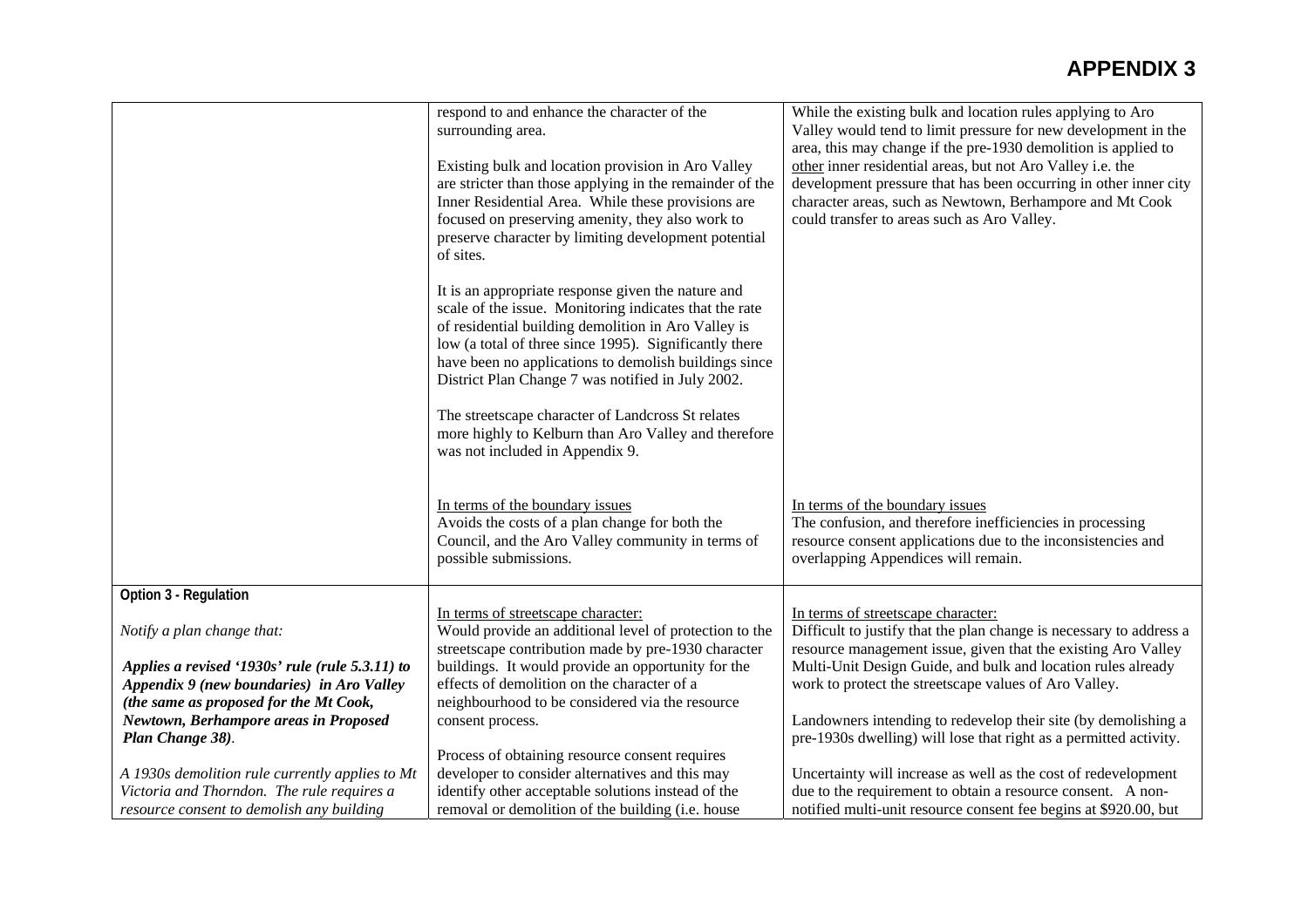| constructed before 1930.                         | moved further forward on site, and townhouses built      | could rise to \$3450.00 for a limited notified consent and       |
|--------------------------------------------------|----------------------------------------------------------|------------------------------------------------------------------|
|                                                  | behind it).                                              | 6,600.00 for a publicly notified consent. Uncertainty and        |
| The revised rule would require consent to        |                                                          | delays associated with the processing of the application is      |
| demolish the 'primary elevation' as well as the  | Monitoring of the 1930's rule in Mt Victoria and         | expected to generate the biggest concerns i.e. whether the       |
| 'primary form' of a pre-1930s building.          | Thorndon has shown it to be reasonably successful in     | consent will be publicly notified and approved.                  |
|                                                  | slowing total demolition of buildings in those areas.    |                                                                  |
|                                                  |                                                          | Costs associated with the District Plan change process both for  |
| Amends the boundaries of Appendix 9 and 10       |                                                          | the Council, and the general public.                             |
| as recommended in the urban design               | Option 3 works within the parameters of the existing     |                                                                  |
| assessment prepared by Urban Perspectives        | District Plan structure. This structure has been tested  |                                                                  |
| Ltd (except for Landcross St), and amends the    | and confirmed through the plan preparation and           |                                                                  |
| Multi Unit Development Design Guide to           | appeal processes.                                        |                                                                  |
| reflect the changes.                             |                                                          |                                                                  |
| Additional areas will be included into Appendix  | Option 3 represents a refinement of the existing         |                                                                  |
| $9 - in$ which 2 or more units will require a    | District Plan provisions.                                |                                                                  |
| resource consent for a Discretionary Activity    |                                                          |                                                                  |
| (Restricted) and will be assessed against the    | Removes inconsistencies and overlapping provisions       |                                                                  |
| Multi Unit Development Design Guide. These       | from the District Plan, with a resulting more efficient  |                                                                  |
| areas will include upper Durham Street, the      | resource consent process.                                |                                                                  |
| lower part of Mortimer Terrace, part of Adams    |                                                          |                                                                  |
| Terrace, Palmer Street, the southern side of     | Provides a greater level of streetscape character        |                                                                  |
| Palmer Street, /Abel Smith Street, the northern  | protection to properties in upper Durham Street, the     |                                                                  |
| part of St Johns Road, and Ohiro                 | lower part of Mortimer Terrace, part of Adams            |                                                                  |
| Road/Brooklyn Road(at the bottom of Brooklyn     | Terrace, Palmer Street, the southern side of Palmer      |                                                                  |
| Hill). It is noted that some of these areas are  | Street /Abel Smith Street, the northern part of St       |                                                                  |
| currently within Appendix 8 (Upper Durham        | Johns Road, and the northern end of Ohiro                |                                                                  |
| <b>Street, Lower Mortimer Street and Adams</b>   | Road/Brooklyn Road through Discretionary Activity        |                                                                  |
| Terrace and require resource for two             | (Restricted) activity status, and the application of the |                                                                  |
| household units as a Controlled Activity.        | Multi Unit Development Design Guide, including           |                                                                  |
|                                                  | Appendix 3.                                              |                                                                  |
| Upper Durham Street and the Council housing      |                                                          |                                                                  |
| area to the east of Ohiro Road (at the bottom of | The changes to Appendices 9 and 10 will more             |                                                                  |
| Brooklyn Hill) will be removed from Appendix     | accurately reflect the existing context and character of |                                                                  |
| 10 - where the more stringent site coverage,     | the areas.                                               |                                                                  |
| maximum height and sunlight access rules         |                                                          | In terms of boundary issues:                                     |
| apply. No areas are added into the area where    |                                                          | For owners of the properties in Palmer Street, the southern side |
| the more stringent bulk and location provisions  |                                                          | of Palmer Street, /Abel Smith Street, the northern part of St    |
| apply.                                           | In terms of boundary issues:                             | Johns Road, and the northern end of Ohiro Road/Brooklyn          |
|                                                  | Provides a more definable boundary to Aro Valley         | Road, inclusion into Appendix 9 will mean that resource          |
| Delete from Appendix 8 those areas that are      | with consistency of rules across that area.              | consent will be now be required for two household units (at      |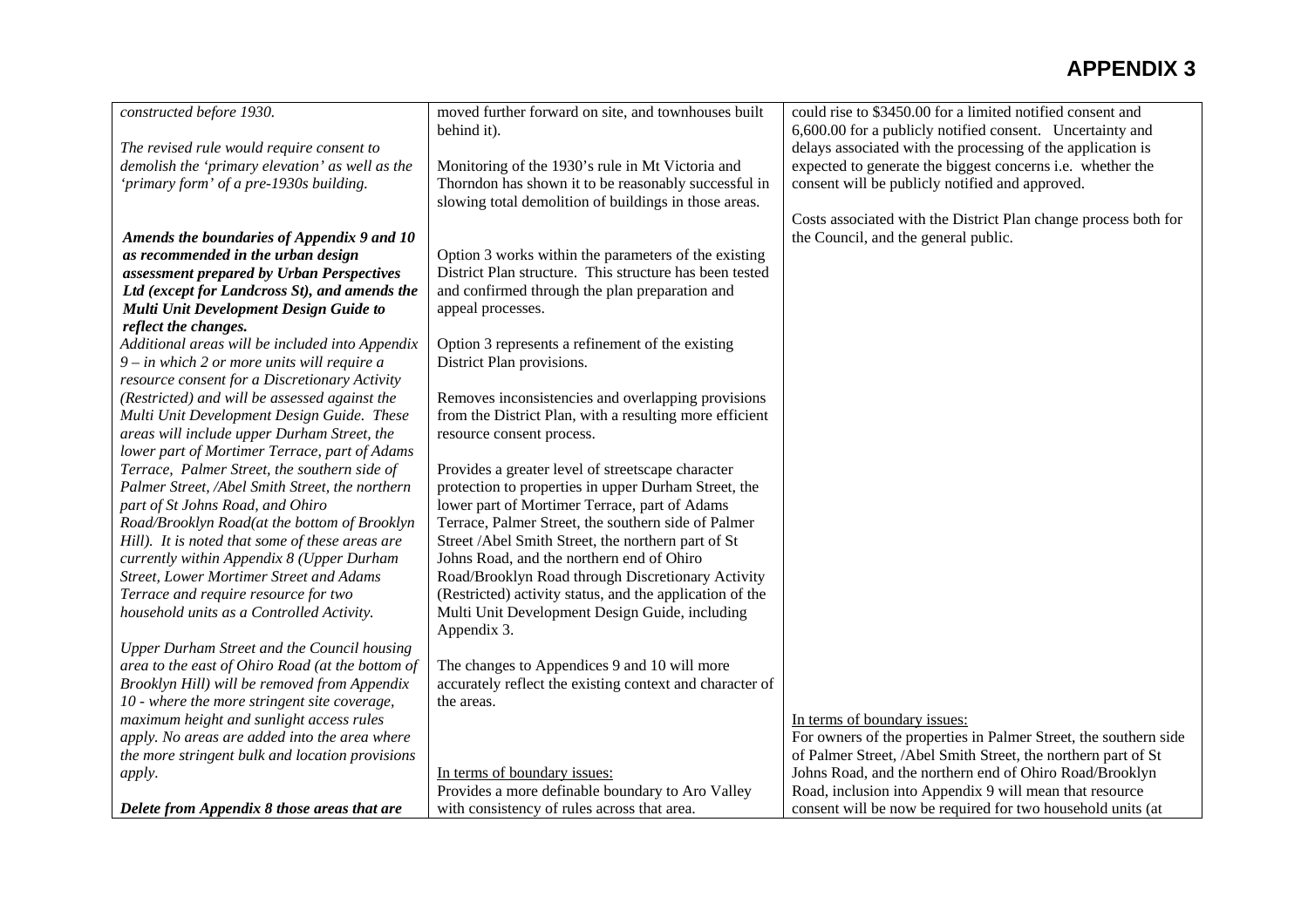| already within the amended Appendix 9            | present resource consent is only required for three or more         |
|--------------------------------------------------|---------------------------------------------------------------------|
| <i>boundaries.</i>                               | household units). This will potentially result in additional costs, |
| Removes the duplication in the rules applying    | possible delays and uncertainties with the resource consent         |
| to two household unist. It will also mean that   | process.                                                            |
| there is a greater level of control over the     |                                                                     |
| construction of two units in the areas shifted   | For the properties in upper Durham Street, lower Mortimer           |
| into new Appendix 9 (i.e. from Controlled        | Street and Adams Terrace (which are already subject to              |
| Activity to Discretionary Activity (Restricted). | Appendix 8 and Rule 5.2.4), inclusion into Appendix 9 will          |
|                                                  | mean a shift in activity status from Controlled Activity (where     |
|                                                  | resource consent cannot be refused) to Discretionary Activity       |
|                                                  | (Restricted) with potentially greater uncertainty, costs and        |
|                                                  | delays.                                                             |
|                                                  |                                                                     |
|                                                  |                                                                     |
|                                                  |                                                                     |
|                                                  |                                                                     |
|                                                  |                                                                     |
|                                                  |                                                                     |
|                                                  |                                                                     |
|                                                  |                                                                     |
|                                                  |                                                                     |
|                                                  |                                                                     |
|                                                  |                                                                     |
|                                                  |                                                                     |
|                                                  |                                                                     |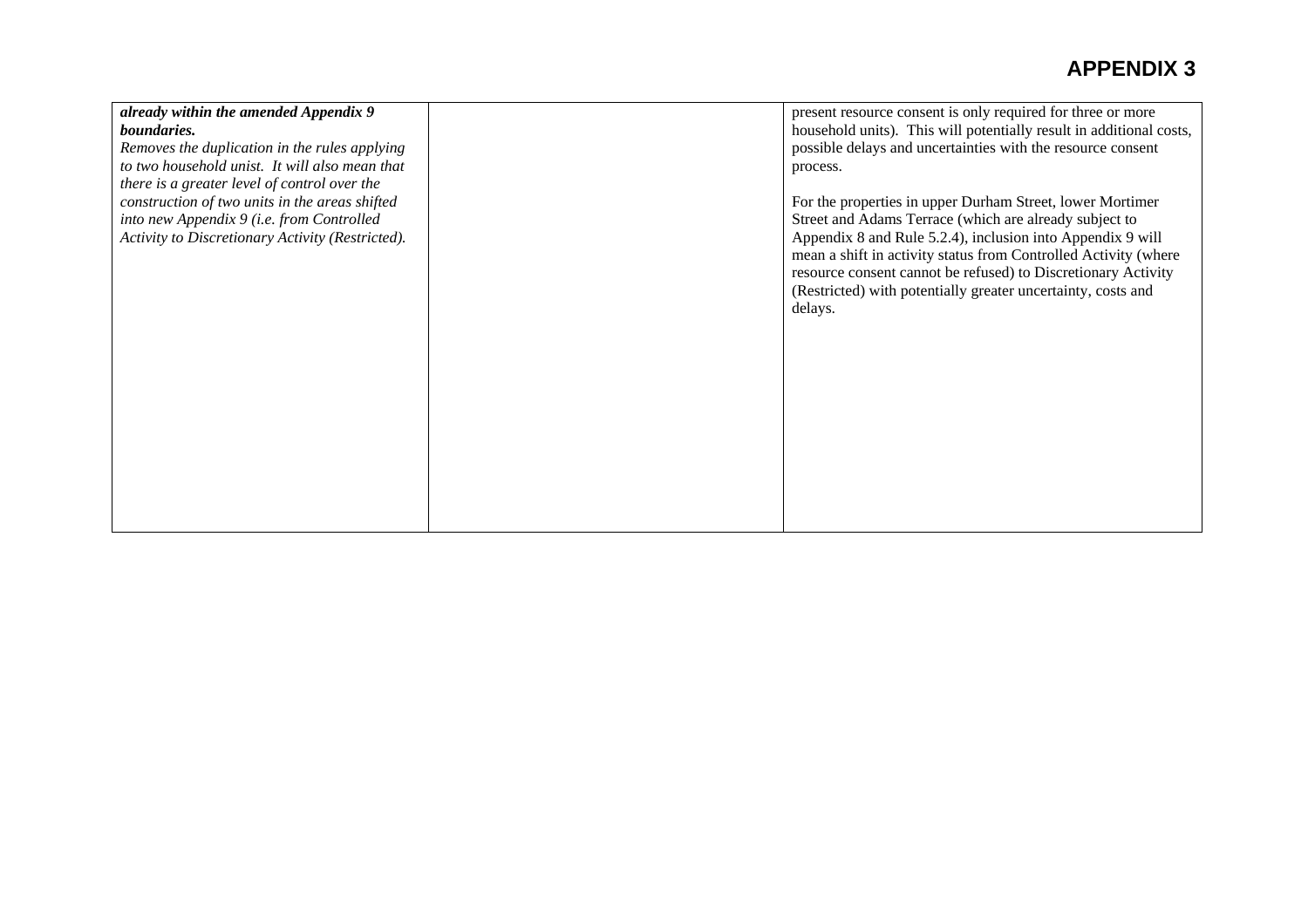### **5.0 The Risk of Acting or Not Acting**

The evaluation under section 32 must consider the risk of acting or not acting if there is uncertain or insufficient information about the subject matter of the proposed District Plan approach. In this case, it is considered that there is sufficient information available to analyse the issues and to evaluate the benefits and costs of the policies, rules and methods considered. As it consequence it is also considered that there is a very low risk of any untoward outcomes resulting from the implementation and application of the provisions proposed to address the identified issues.

### **6.0 Conclusion**

The suburb of Aro Valley has a distinctive local character derived from its early settlement and the retention of a high proportion of dwellings dating from the early decades of the 20th century - with 68% of the dwellings constructed before 1919. While the level of development in Aro Valley between 2000 to present has been relatively low (in comparison with other inner city suburbs) and there have been few dwellings demolished in this period, it is considered that a precautionary approach is warranted to ensure that that the character of the area is maintained for the future. This particularly as there is a risk that with the existing control over the demolition in Thorndon and Mt Victoria, and the recently introduced Plan Change 38 and 39 which applies greater controls on residential building in Newtown, Mt Cook and Berhampore, that some development pressure could subsequently shift to Aro Valley with its close proximity to the city centre.

Through the consideration of Plan Change 7 several issues were identified with the various boundaries, with the main issues being the confusion resulting from three different appendices with overlapping boundaries, with different rules applied to each appendix.

Three options have been identified to address these resource management issues, including Advocacy (Option 1), the retention of the Status Quo (Option 2) and changes to the existing regulation regime (Option 3).

Of these options, it is recommended that Option 3 be adopted. This option strengthens the existing rules with regard to the protection of streetscape character in Aro Valley, with the application of a demolition rule that has been found to be work successfully in similar older character suburbs. In addition, enhanced protection is provided through the inclusion of some peripheral areas with similar characteristics and a visual relationship with the 'core' Aro Valley area, into the Appendix 9 area (where resource consent is required for two household units as a Discretionary Activity (Restricted)). The amendments to provide greater streetscape protection are supported by an urban design evaluation of the area.

Option 1 (advocacy) is not favoured, as there is a greater risk that it would not successfully achieve enhanced streetscape protection than Option 3. Option 2 (status quo) is not favoured on the grounds that the streetscape character of the area warrants a precautionary approach, particularly as there is a risk that development pressures could arise in the Aro Valley area with the greater control through Plan Changes 38 and 39 in Newtown, Mt Cook and Berhampore. In addition, neither of these options enables the